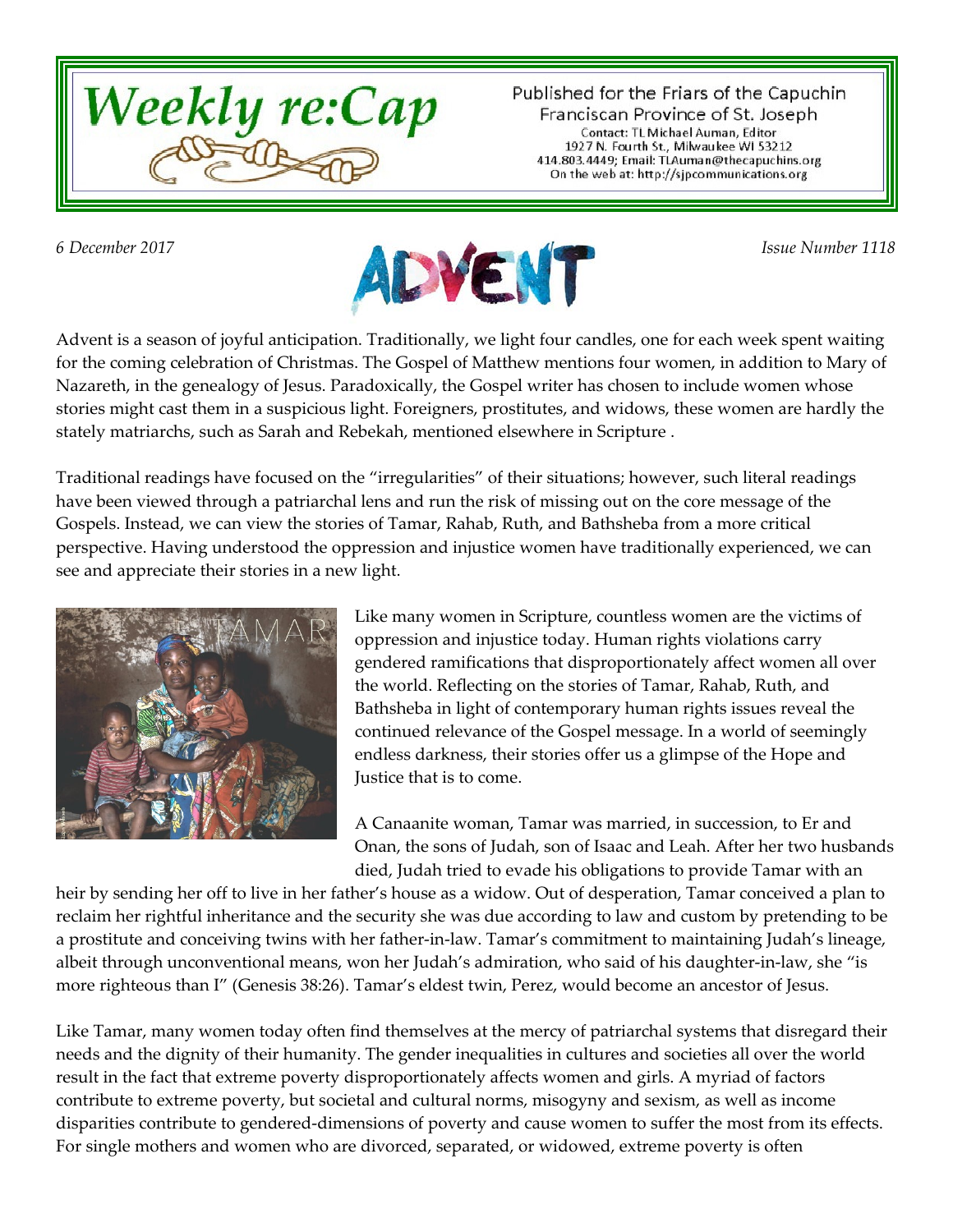exacerbated by alienation and estrangement. Anti-poverty measures must therefore consider and be sensitive to the variety of vulnerable situations women may encounter in different stages of their lives. *(Ed. note: The above was excerpted from "Franciscans International: Advent 2017 Reflections on Human Rights and Women.")*

## *Capuchins at the School of the Americas Watch*



Pope Francis shared his World Day of Peace for 2018 message on November  $24<sup>th</sup>$  – "Migrants" and Refugees: men and women in search of peace." In this message, he identified several causes for this global phenomenon of migration. First, "armed conflict and other forms of organized violence continue to trigger the movement of peoples within national boundaries and beyond."He said, "most people" seek to migrate through "regular channels," but some take "other routes" mainly "out of desperation" when ever legal safe pathway appears impracticable. He declared, moreover, that

"those who, for what may be political reasons, foment fear of migrants instead of building peace are sowing violence, racial discrimination and xenophobia," and said these "are matters of great concern for all those concerned for the safety of every human being." (see *American Magazine:* In World Day of Peace message, Pope

Francis decries discrimination toward migrants and refugees) In alignment with Pope Francis' message, November 10-12, Fred Cabras, David Hirt, and Marcia Lee participated in the SOA Watch Border Ecuentro. SOA Watch is an organization established to bring to light the work of the School of the Americas (SOA). The School of the Americas is a combat training school for Latin American soldiers, located at Fort Benning, Georgia. Since 1946, the SOA has trained over 64,000 Latin American soldiers in counterinsurgency techniques, sniper training, commando and psychological warfare, military intelligence and interrogation tactics. Hundreds of thousands of Latin Americans have been tortured, raped, assassinated, "disappeared," massacred, and forced into refugee by those trained at the School of Assassins. On January 17, 2001 the School of the Americas was replaced by the Western Hemisphere Institute for Security Cooperation. The new military training school is the continuation of the SOA under a new name.



On 16 November 1989, six Jesuit priests, their co-worker and her teenage daughter were massacred in El Salvador. A U.S. Congressional Task Force reported that those responsible were trained at the U.S. Army School of the Americas (SOA) at Ft. Benning, Georgia. In 1990 SOA Watch began in a tiny apartment outside the main gate of Ft. Benning. SOA Watch moved to the U.S. wall within the city of Nogales to bring attention to the connection between SOA and the resulting impact it has on people's lives. We are committed to challenging violence and bringing messages for peace for migrants through: participating in SOA Watch; ministering with people in Nicaragua & Panama; being in solidarity with refugees in our communities in the U.S.; creating welcoming parishes for all people; and so much more. We are fortified through prayer,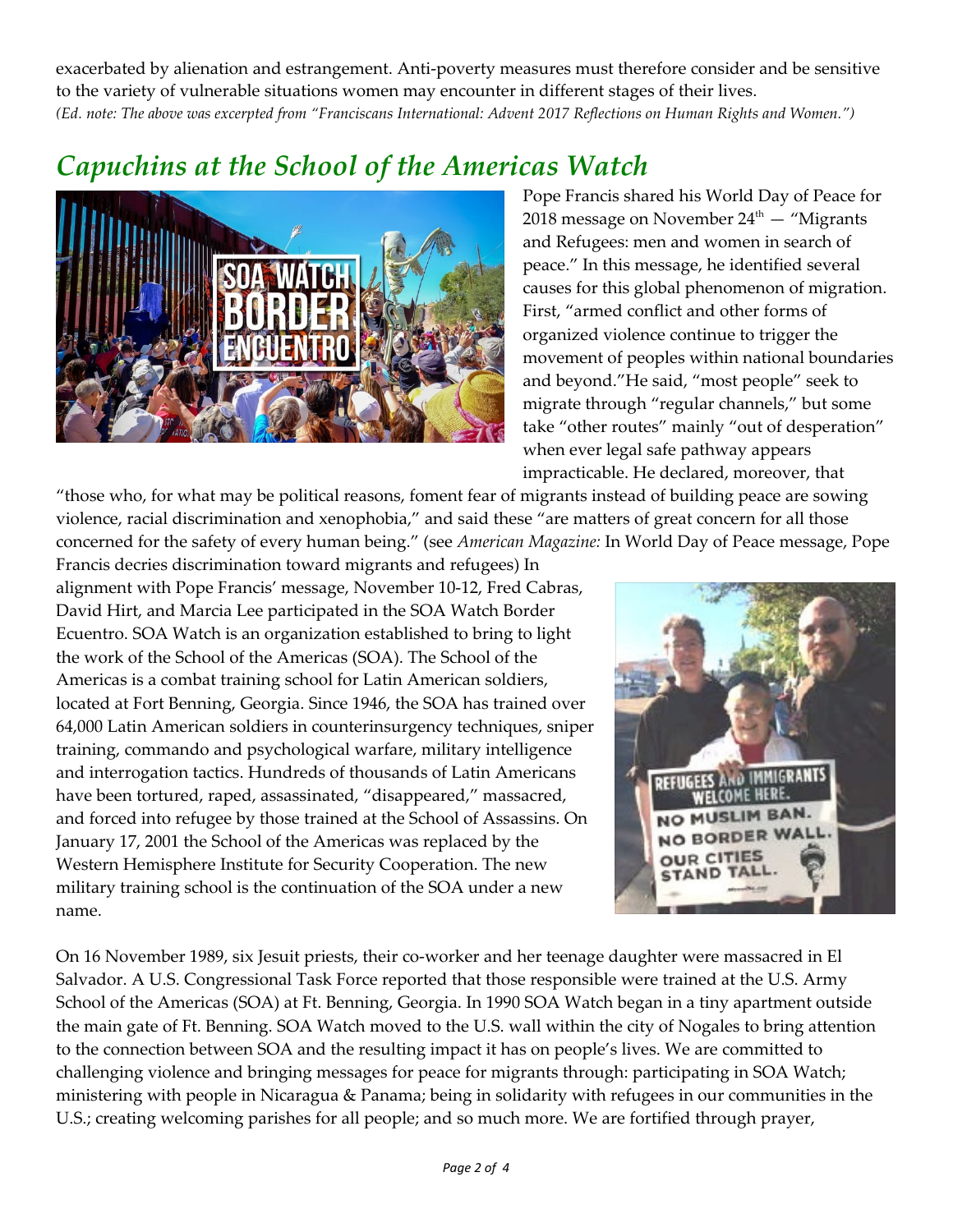relationships, and continued learning. Fred Cabras said that "inspired by my time in Mexico, learning about the struggle of those during the migration process, I realized that I need to make my own voice heard. (I must do this) if only, to stand in support and let all people know that they are loved and respected." The province's JPIC office will share a special edition on the Border Ecuentro so that the experiences of David, Fred, and Marcia may also be useful for your journey.

## *Capuchins host vigil remembering the departed*



People from all ages and faiths gathered together at St. Francis Church in Milwaukee on November  $7<sup>th</sup>$  for the monthly prayer vigil organized by the New Sanctuary Movement (NSM) of Voces de la Frontera. Over 30 people participated in the vigil, which was dedicated to the remembrance of the dead.

The "Día de los Muertos" vigil was prepared and led by David Hirt, with Michael Bertram welcoming all. The parish's youth group, other parishioners and friars, joined members of Voces de la Frontera to celebrate the lives of those who have departed, especially this past year.

The purpose of the monthly prayer vigil is to bring immigrants and others in the community together to pray for and support immigrant families. It is held on the first Tuesday of the month at 6:30 pm in different churches around Milwaukee. This is the first time St. Francis has hosted the vigil. NSM also holds a prayer vigil in front of ICE offices in downtown Milwaukee on the Thursday following the first Tuesday vigil.



## *Prayerfully made*

As clergy, helping a family through the death of a child is one of the hardest things you're called to do. In their own small way, the Trappist Monks would like to help. When a child dies, God takes care of the child. But the monks of New Melleray Abbey in Dubuque IA want to lend support to the parents with prayer and, through their ministry of Trappist Caskets, by providing a beautiful child's casket – *at no charge.* They donate all children's caskets as a work of mercy.



At New Melleray Abbey, the monks view the crafting of child

caskets as a corporal work of mercy, and a way to bring some small measure of comfort to families who bear the tragedy of burying a child.

Each casket is handcrafted and blessed by the Trappist monks of New Melleray. They use premium woods from their sustainable forest, and only the finest materials, inside and out. Available for immediate delivery or for later delivery as part of their pre-planning program. Let them know if they can help! (866) 274-6398; [Info@TrappistCaskets.com](mailto:Info@TrappistCaskets.com)